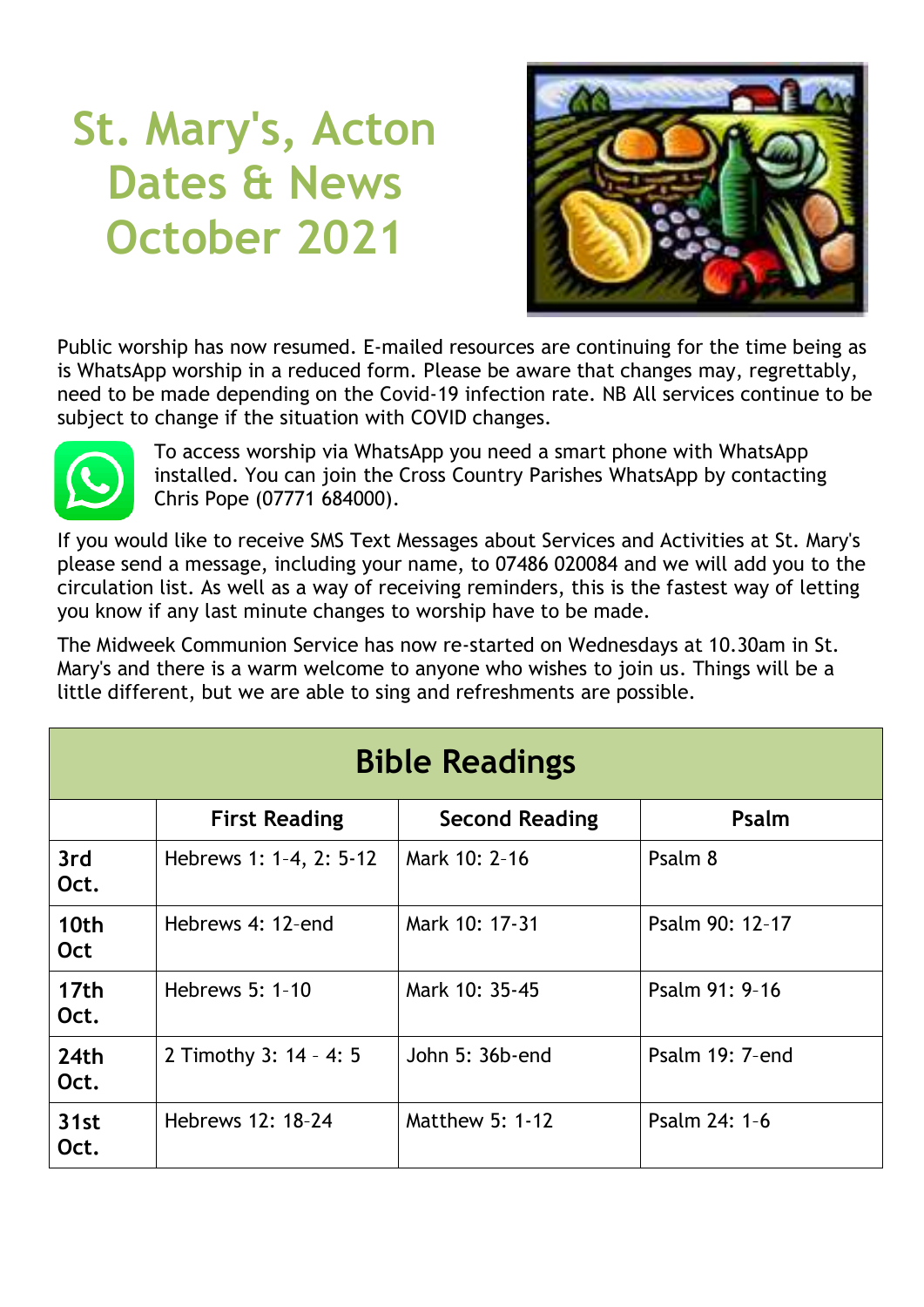| Services in the Cross Country Parishes<br>(subject to change if Covid restrictions change) |                                   |                                        |                                 |  |  |  |
|--------------------------------------------------------------------------------------------|-----------------------------------|----------------------------------------|---------------------------------|--|--|--|
| <b>Acton</b>                                                                               | <b>Church</b><br>Minshull         | Wettenhall                             | Worleston                       |  |  |  |
| <b>Sunday, 3rd October</b>                                                                 |                                   |                                        |                                 |  |  |  |
| 11.00am<br><b>Harvest</b><br>5.00pm<br>Songs of Praise                                     | 11.00am<br>Service of the Word    | 11.00am<br><b>Morning Prayer</b>       | 9.30am<br><b>Harvest</b>        |  |  |  |
| Wed. 6th Oct.<br>10.30am Communion                                                         |                                   |                                        |                                 |  |  |  |
| Sunday, 10th October                                                                       |                                   |                                        |                                 |  |  |  |
| 8.00am<br>Communion<br>11.00am<br><b>Morning Prayer</b>                                    | 11.00am<br>Harvest Café<br>Church | 11.00am<br>Communion                   | 9.30am<br><b>Morning Prayer</b> |  |  |  |
| Wed. 13th Oct.<br>10.30am Communion                                                        |                                   |                                        |                                 |  |  |  |
| Sunday, 17th October                                                                       |                                   |                                        |                                 |  |  |  |
| 10.00am<br><b>Messy Church</b><br>5.00pm<br>Evensong                                       | 11.00am<br>Communion              | 11.00am<br>All Age                     | No Service                      |  |  |  |
| Wed. 21st Oct.<br>10.30am Communion                                                        |                                   |                                        |                                 |  |  |  |
| Sunday, 24th October (Bible Sunday)                                                        |                                   |                                        |                                 |  |  |  |
| 8.00am<br>Communion<br>11.00am<br><b>Morning Prayer</b>                                    | 11.00am<br>Messy Church           | 6.30pm<br><b>Informal</b><br>Communion | 9.30am<br>Communion             |  |  |  |
| Wed. 27th Oct.<br>10.30am Communion                                                        |                                   |                                        |                                 |  |  |  |
| Sunday, 31st October (All Saints)                                                          |                                   |                                        |                                 |  |  |  |
| 11.00am<br>United Communion at Church Minshull - Dedication of re-ordering                 |                                   |                                        |                                 |  |  |  |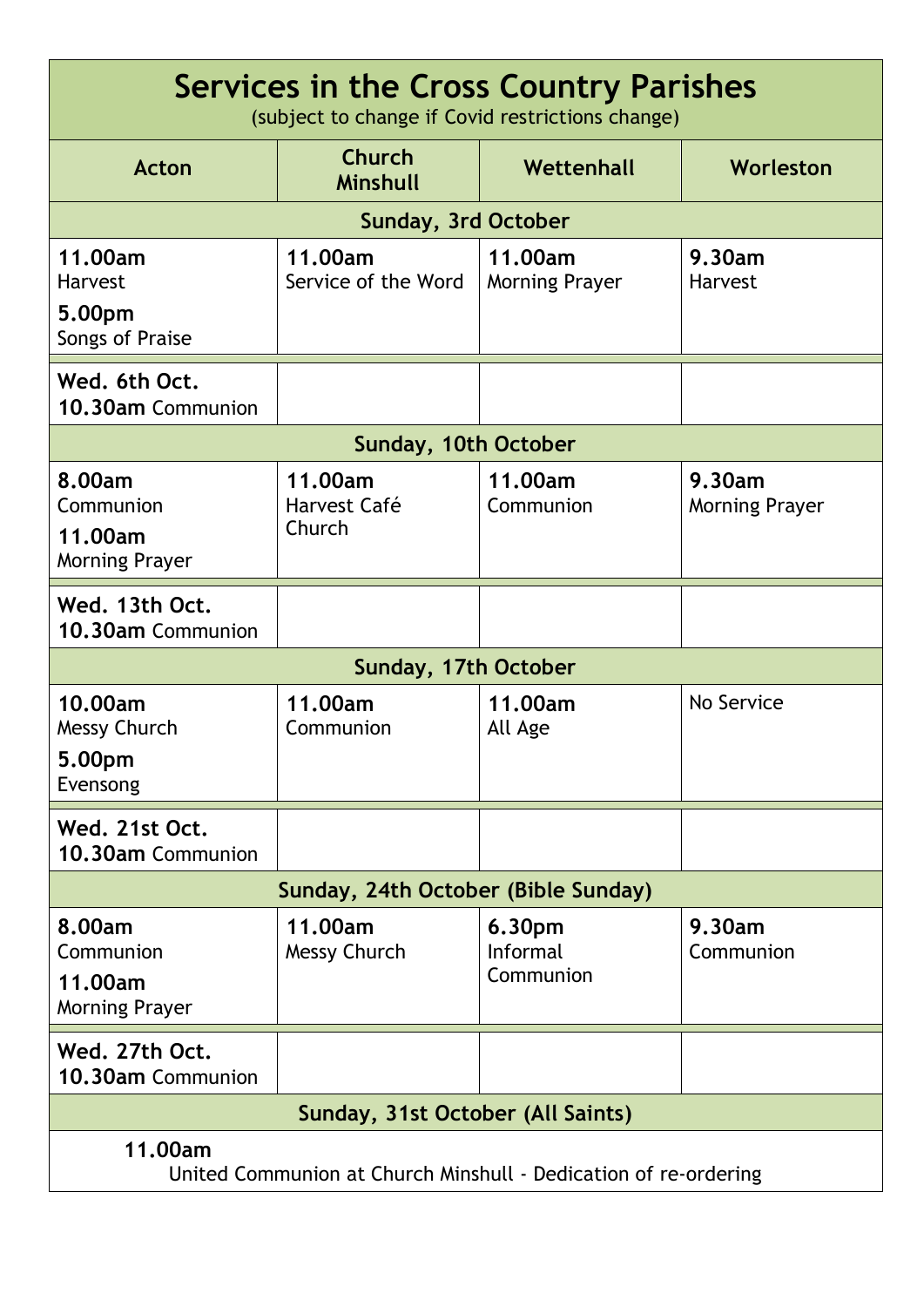### **Harvest Thanksgiving**



The harvest season is with us again. We can delight in seeing ripened fruit in the orchards & hedgerows and wonder at the rich palette of Autumn colours.

For those who make their living on the land, it's a much more serious business, of course; when things go well,

relief replaces anxiety and hard work is rewarded with the satisfaction of another year safely accomplished.

In our churches, our Harvest Festivals give us the opportunity to gather together and thank God for all "Good gifts around us". If we're fortunate enough this year, we might even share in a Harvest Supper!

It's good to give thanks to our amazing Creator God, but I wonder if we only think about it at Harvest time? Writing this reminded me of a story I read many years ago ...

A man spent most of his life longing to go to Heaven. Eventually he died and an angel took him on a guided tour of majestic mountains, sparkling streams, fern-filled forests & green meadows. Children were laughing & playing, and music filled the air. "So this is Heaven?" said the man. "How wonderful!"

"No," replied the angel, "this is the world you lived in - and never saw ..."

May God open our eyes and ears to the boundless riches that we experience every day and give thanks.

*Ann Nicholas*

# **Thank You!**

I would like to thank Rev. Anne, The Churchwardens and everyone in the Cross Country Parishes for the beautiful Pink Orchid, Garden vouchers and cards I received at the joint Service at St. Mary's Acton at the end of August. I "retire" at the end of September from my job as Parish Secretary to have more time with my growing family. I have really enjoyed my job and working with such lovely people! Thank you again and I will keep in touch!

With love and best wishes,

*Helen Harper*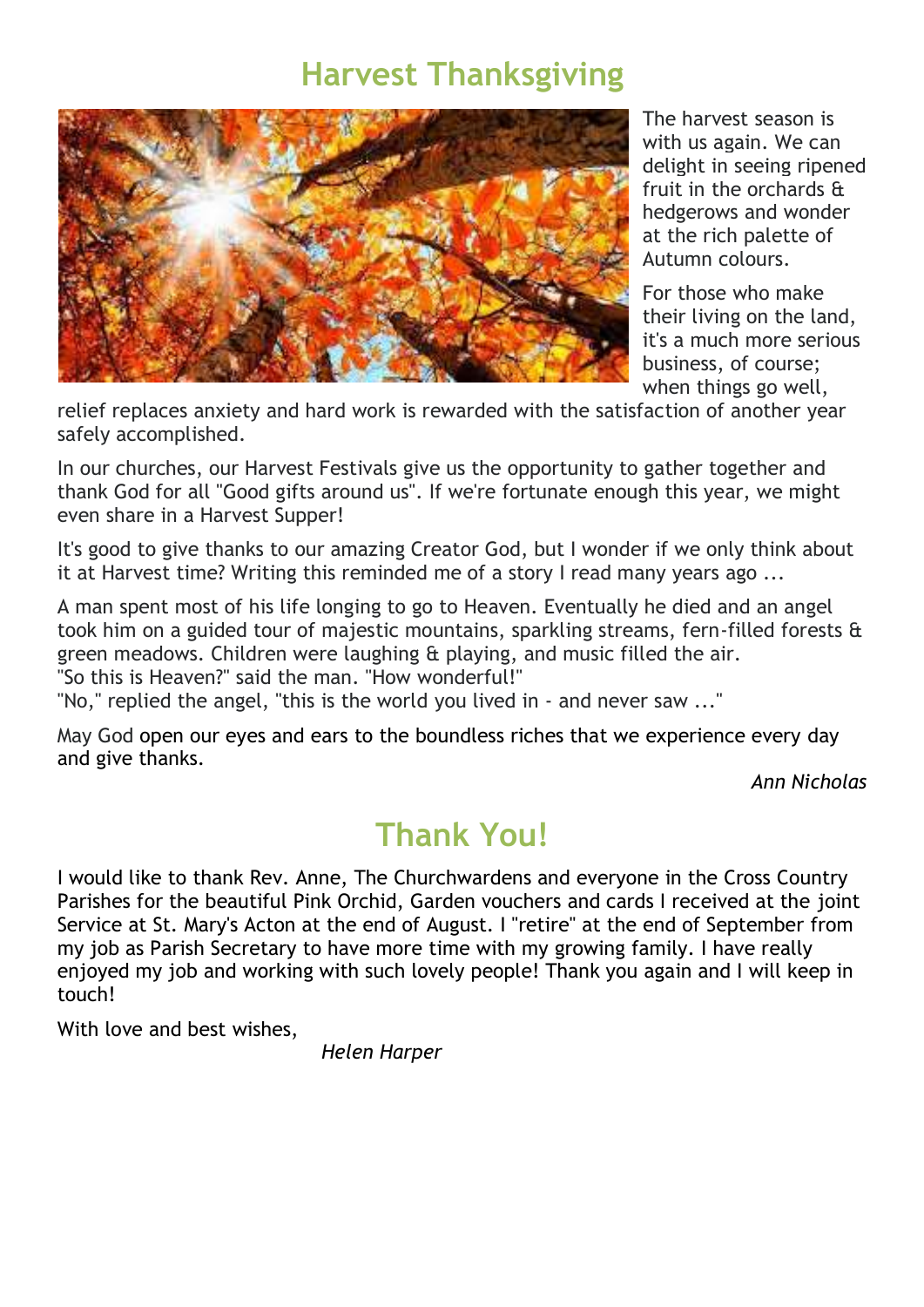# **Harvest Festival**

We celebrate our Harvest Festival on **Sunday, 3rd October** with:

11am Harvest Festival - speaker Claire Maxim, CEO of the Arthur Rank Centre 5pm Harvest Songs of Praise - a celebration of the Harvest with hymns chosen by parishioners who have particular reasons to be grateful for the Harvest. Please join us to sing and praise, then stay for light refreshments while chatting to friends.



# **Chester Cathedral Plough Service 2021**



**3pm on Sunday, 3rd October** All welcome. No booking required

Bishop Julie (Bishop of Stockport) will bless the plough. Preacher: Rev. Dr. Claire Maxim (CEO of The Arthur Rank Centre) Richard Blackburn, County Chair of Cheshire NFU will also be speaking in the service

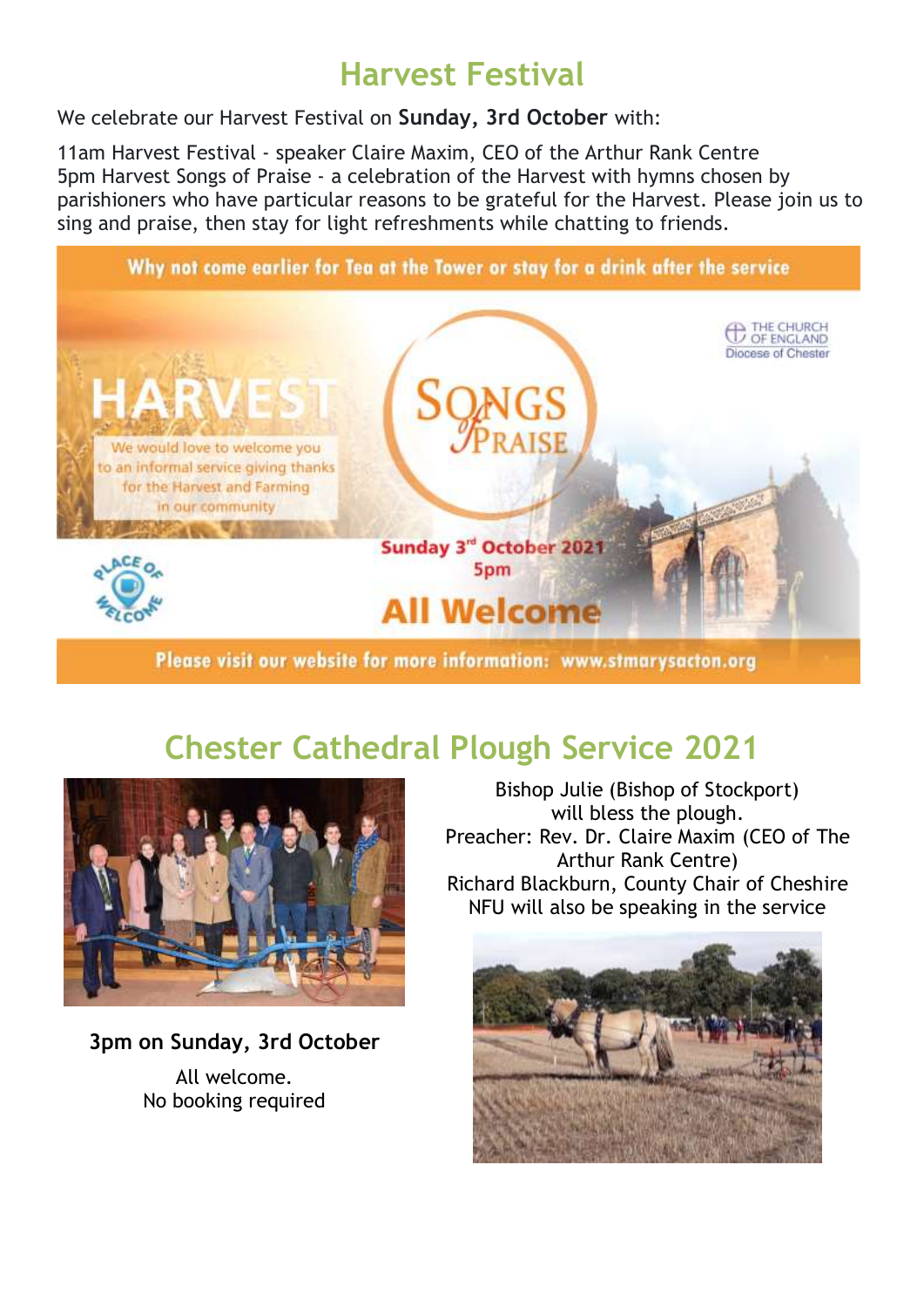# **Acton Music Group**

A small group of us has been meeting recently at the Church to remind ourselves what a challenge playing live music can be, but also how enjoyable. We would like to invite any instrumentalists to join us, particularly if you have been learning or re-learning an acoustic instrument over the last year. This is not a highbrow group; we are all learning. The aim is to encourage each other in a friendly, informal setting. If you're interested, give me a ring.



*Peter Foster (01270 626802)*

# **Cross Country Ladies' Lunch**

The next Ladies Lunch will be on **Thursday, 14th October**, 12.30pm at The Barbridge Inn. Everyone Welcome.

### **Nantwich Street Pastors**

Nantwich Street Pastors will resume their Friday/Saturday night patrols from October if current infection rates continue to fall. The project urgently seeks new volunteers for the roles of both street and supporting prayer pastors. Training for potential street pastors will be provided. If you are interested please contact the Coordinator, David Maidment (01270 627170)

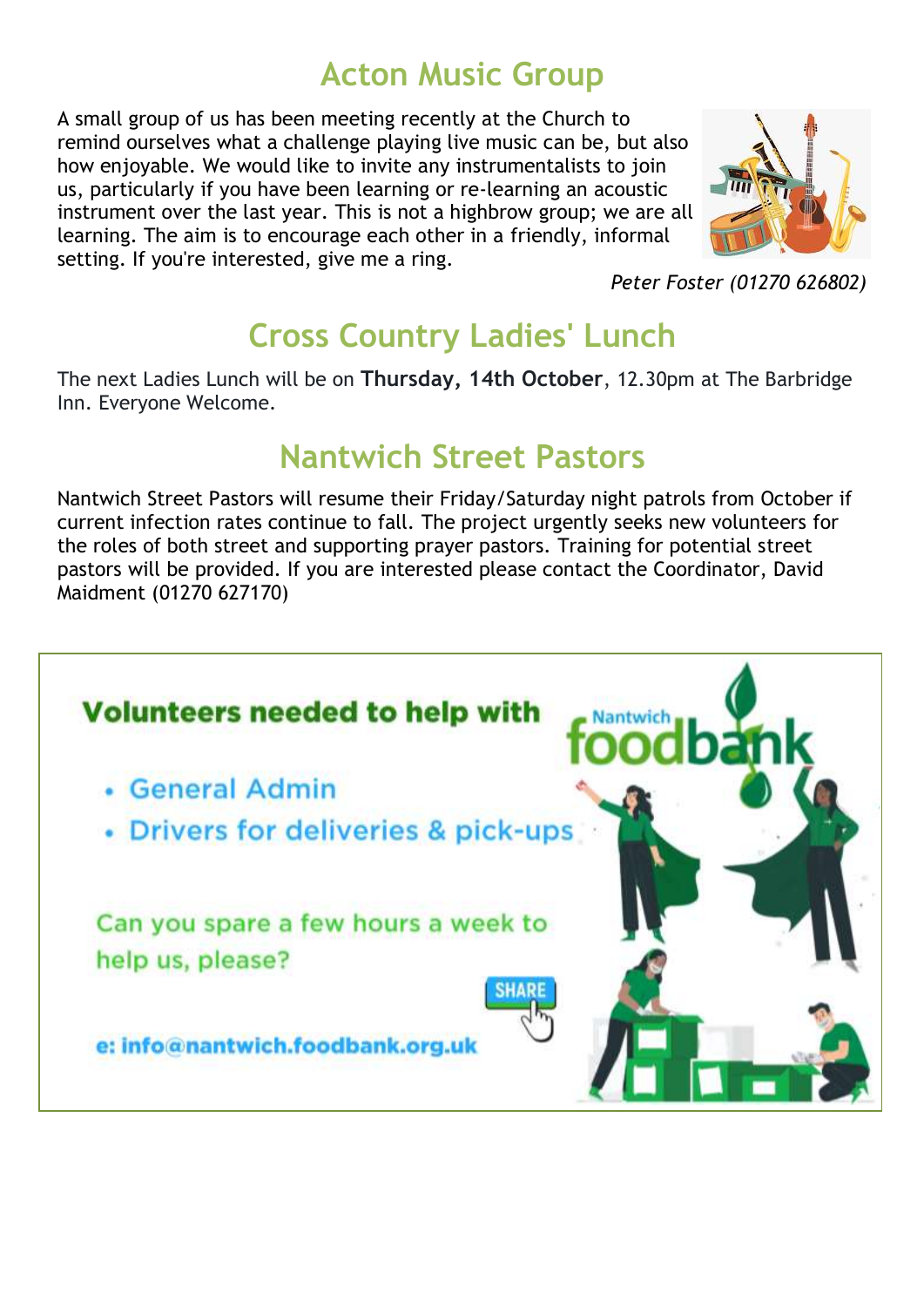



Dear friends,

#### **Welcome Services for Bishops Julie and Sam**

At their installation service at the Cathedral on 5th September, Bishop Julie and Bishop Sam began their public ministries as the Bishop of Birkenhead and the Bishop of Stockport respectively. We are keen, though, to welcome them slightly less formally, to pray for them, and to begin to get to know them better, and so we are running a welcome service for each of them, and you are invited.

We will do this at two services:

#### **Thursday, 14th October, 7pm at St. George's, Stockport Monday, 18th October, 7pm at Christ the King, Birkenhead**

These services are open to all to attend and we hope that the gathered congregation will reflect the diverse nature of our diocese.

I hope that these services will be well attended and so to help us manage numbers safely in this COVID season, if you wish to attend, it will be necessary to book a place through Eventbrite. For those who are unable to attend in person, the services will be streamed and links to these streams will be made available through the E-Bulletin and diocesan website. Please share this invitation with everyone in your churches so that word gets out about this significant moment in the life of our diocese.

We are, though, keenly aware of the bustling life of our diocese and the bulging nature of our diaries, so if you find that you are already committed to other events and services on these days, please still join with us by praying on these days for the ministry of Bishops Julie and Sam. Bishops are ordained, as you will know, to be shepherds of Christ's flock and guardians of the faith of the apostles, proclaiming the gospel of God's kingdom and leading his people in mission. As Bishops Sam and Julie begin this ministry, it is right that we commit to praying for them and ourselves as we yearn to see God's Kingdom come and grow.

With my prayers and my gratitude for yours as we continue to partner in Christ,

 **† Mark**

# **Chester Cathedral Art Exhibition**

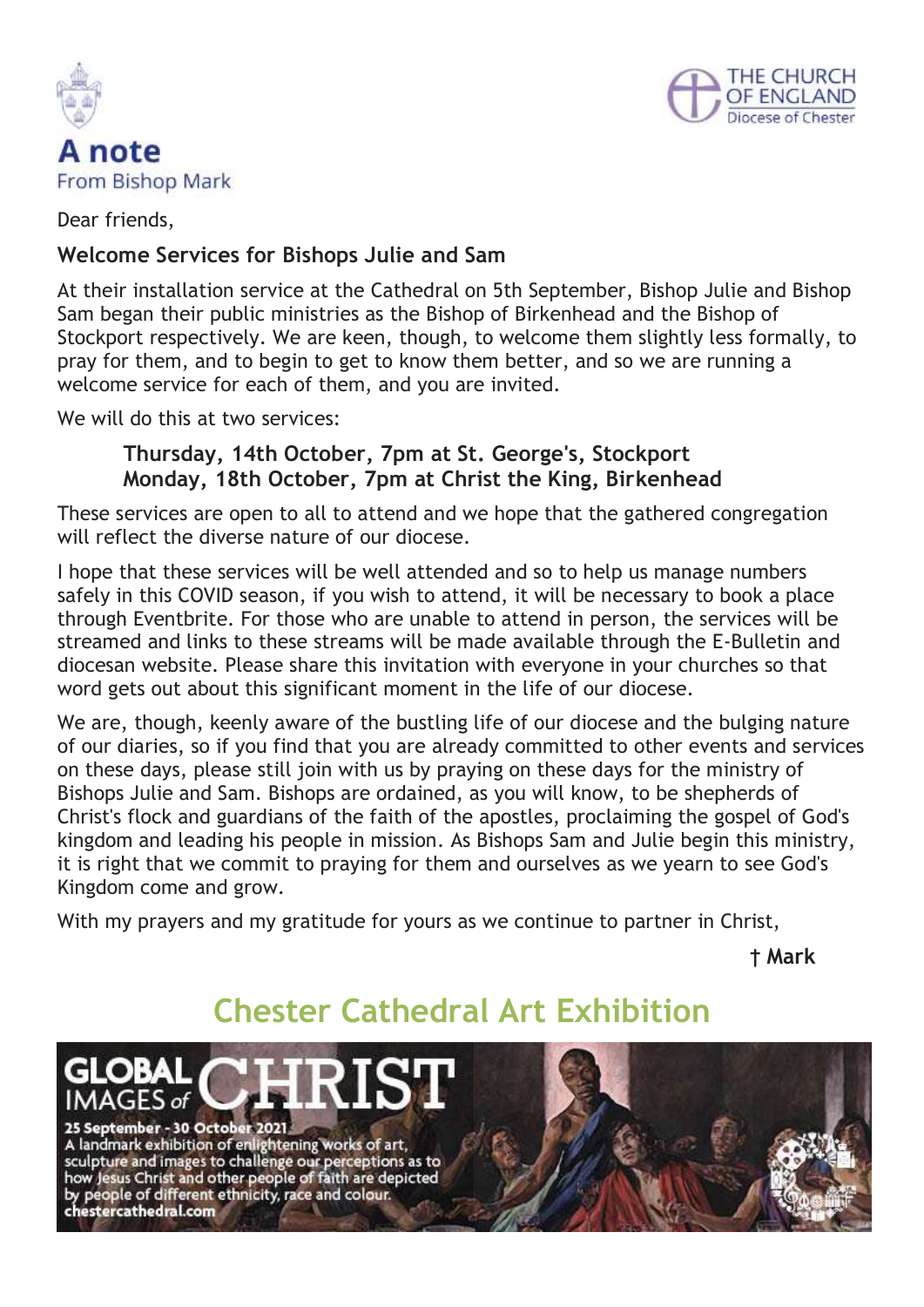# **ART EXHIBITION**

Join YMCA Crewe for our very first art exhibition!

We will be displaying work from five amazing, local artists, each with their own unique style.

The exhibition will run from 6th September - 1st October 2021.

Come along to the GLO Café between 10am - 3pm Monday - Friday to view the art and support the creators!